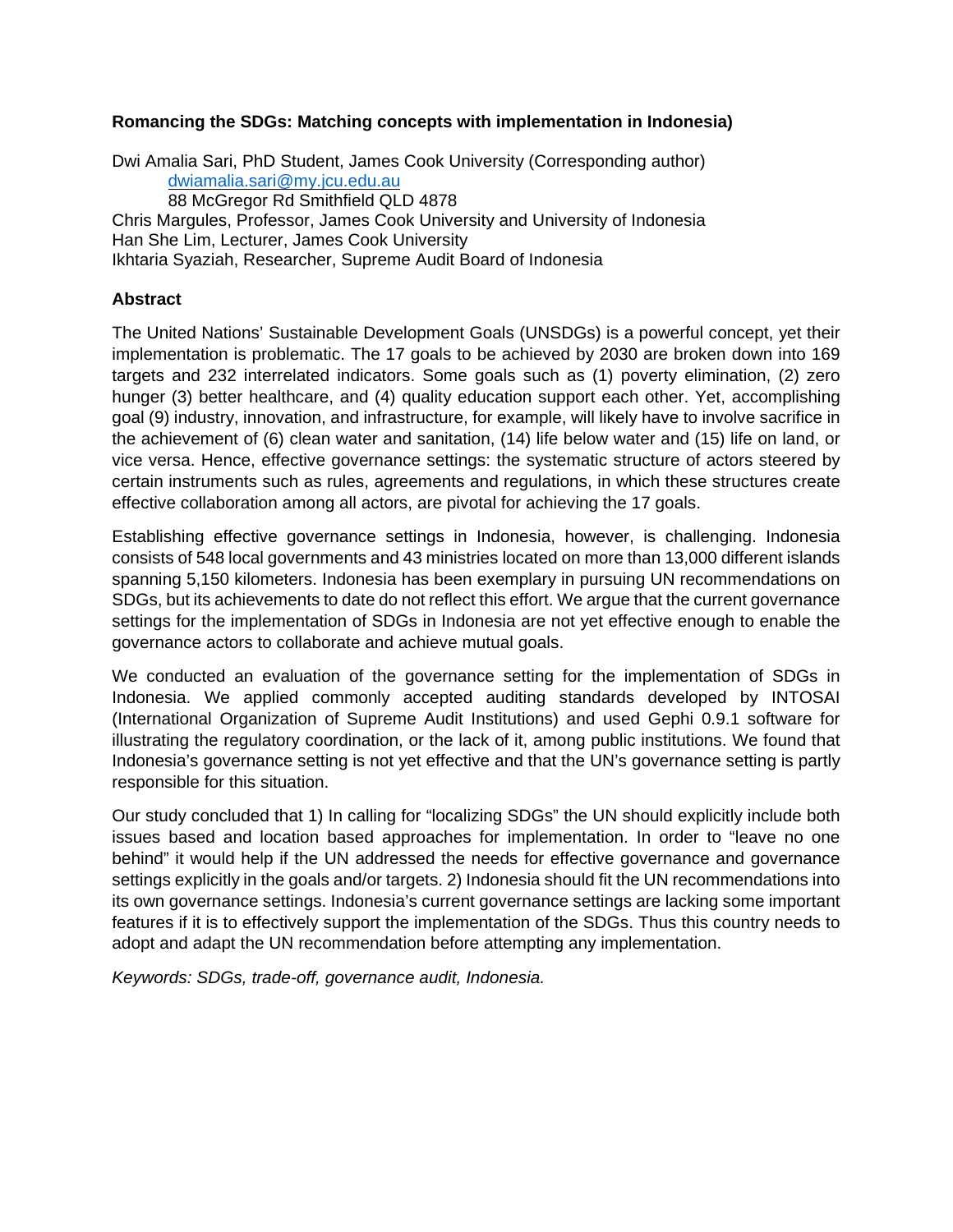The United Nations (UN) Sustainable Development Goals (SDGs) is a powerful concept. This continuation of the Millennium Development Goals (MDGs) provides a strategy for all countries worldwide to achieve altruistic goals by 2030, including eliminating poverty and hunger (Sachs 2012, UN FCCC 2015). The 17 goals, elaborated into 169 targets and 232 indicators, accommodate all economic, environmental and social aspects of development (UN General Assembly 2015). The UN suggested "governing through goals" to emphasize that the interrelated 17 goals should be viewed as a nonbinding governance setting; "localizing SDGs" to allow any country adopting the goals based on its unique national and sub national contexts (UNDP 2019); and "leave no one behind" to ensure that every person is included in the implementation (UNDP 2018).

Implementation, however, has proven to be problematic. The conflicting natures of economic, environmental and social aspects of development raise the issue of trade-offs (Nilsson, Griggs, and Visbeck 2016, Spaiser et al. 2017). "Leave no one behind" means that a participating country needs to orchestrate many stakeholders –governments, communities, philanthropic entities, NGOs and business entities- into achieving the same 17 goals (Bernstein 2017). "Governing through goals" and "localizing SDGs" has created some controversies about how to adopt the 17 goals into a country's national and sub national goals (Xue, Weng, and Yu 2018). The UN has provided assistance (UN Secretary General 2019). It initiated fund pools, volunteers and learning activities for countries with limited resources (Rodrigo, Allio, and Andres-Amo 2009). Also, the UN collaborates with OECD (the Organization for Economic Co-operation and Development)<sup>1</sup> to establish frameworks for policy coherence. Still, concerns regarding how to actually govern the extensive goals with their many complex interconnections has not been addressed (Niestroy and Meuleman 2015, Bowen et al. 2017).

The implementation of the SDGs is particularly challenging for a country as diverse as Indonesia. Its archipelagic territory spans 5,050 kilometers and more than 13,000 islands (Harmantyo 2010). Social, cultural, political and ecological differences abound. Its state governments consist of 43 ministries and 548 sub national governments (Peraturan Menteri Dalam Negeri 2017). Indonesia has been involved in the SDGs since 2012 and has been an exemplary participating country by accommodating all of the UN recommendations (UNDP Indonesia 2015). Several regulations regarding SDGs were already established by 2015. These were to set up the organizational structure (Peraturan Presiden Repulik Indonesia 2017) and to synchronize the 169 targets into Indonesia's national and sub national goals (Bappenas 2017).

Yet, its progress in some goals seem to be cases of isolated success when compared to other goals (Gaspar et al. 2019). In an attempt to achieve goal 9 (infrastructure), for example, Indonesia has initiated massive infrastructure projects since 2015 (Kim 2019). Yet, some indicators for goal 8 (economic growth and employment), such as increased GDP $^2$ , decreased poverty rates and lower unemployment rates have changed only insignificantly over the last four years, when achieving goal 9 should have a positive impact to goal 8 achievement (Virianita et al. 2019, Elson 2019, Negara 2019). Moreover, these infrastructure projects conflicted with some projects for achieving goal 15 (life on land) such as biodiversity conservation (Alamgir et al. 2019). These situations have led us to question whether or not the current governance setting is effective or if there is room for improvement.

 <sup>1</sup> an intergovernmental organization of 36 developed countries and a UN observer

<sup>2</sup> Gross Domestic Product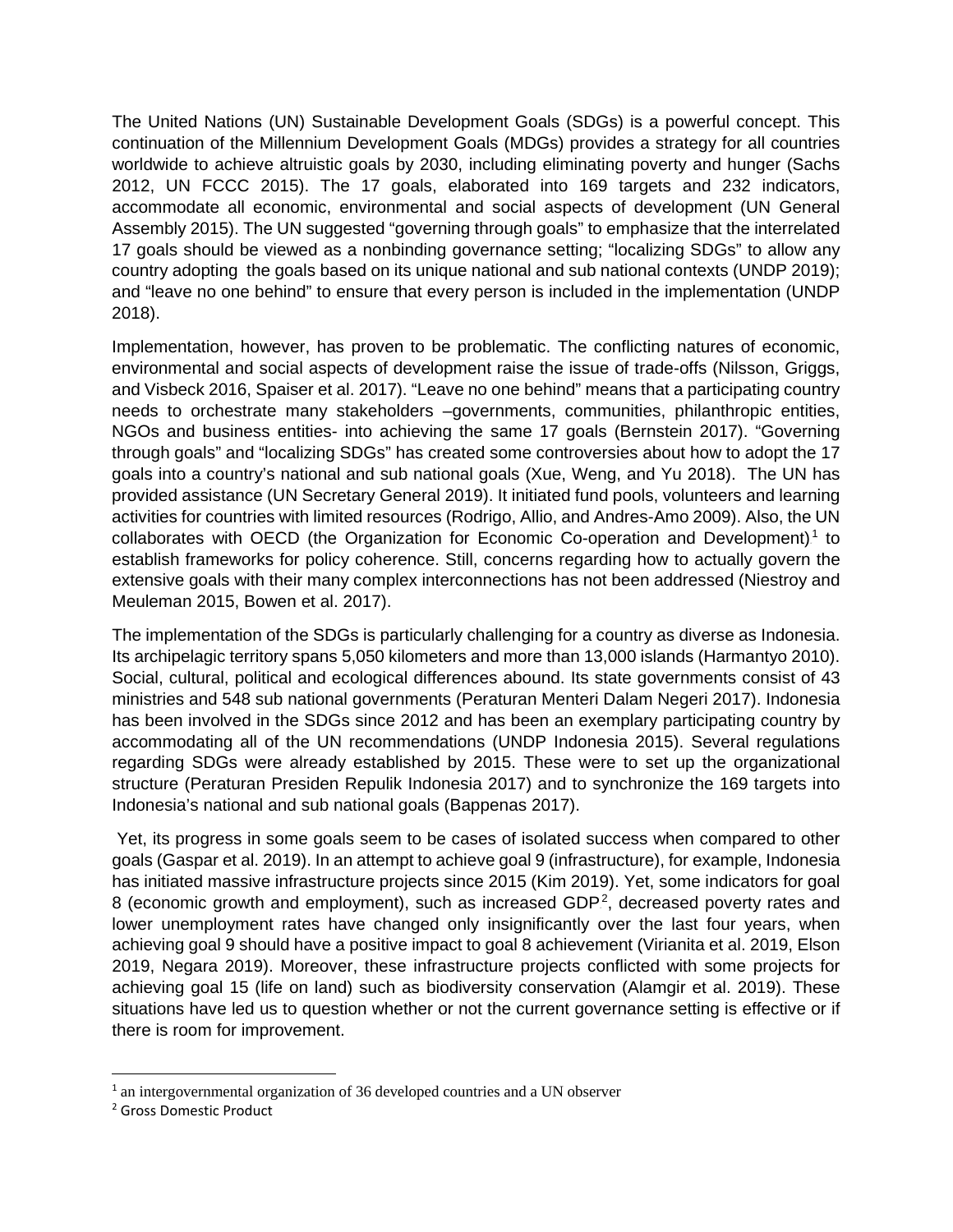We argue here that the current governance setting is not effective for Indonesia to simultaneously achieve all 17 goals. Governance settings: the systematic structures of actors steered by certain instruments such as rules, agreements and regulations, should promote synergistic collaboration among governance actors in achieving their mutually agreed goals (Sicilia et al. 2016, Waage and Yap 2015). The UN with all its systems of organization and its country members is an example of a metagovernance setting, a governance over self-regulating sub governances. In contrast, Indonesia is an example of multilevel governance setting, a more formally binding governance consisting of a hierarchy or chain of authority, but in itself each level in the hierarchy is a subgoverning system. (Bulkeley and Betsill 2005).We assessed the effectiveness of Indonesia's governance setting using five criteria from the literature and tested these criteria using standardized performance auditing procedures and Actor Network Analysis. Our results show that Indonesia's governance settings for the implementation of SDGs are not yet effective and that the UN might have contributed to this ineffectiveness through disconnections between promotional catchphrases and actual recommendations.

We suggested that there is scope for the UN to improve the coherence between its promotion of the goals and its recommendations, while Indonesia should adapt –not merely adopt- the UN recommendations according to Indonesian governance settings.

#### **2. Effective governance setting**

Governance refers to collaborative processes that occur when governance actors–people or organizations- are driven towards the same goals. (Ansell and Torfing 2016). A governance setting is the systematic structure of governance actors based on rules, agreements and regulations that determine the pattern of interactions among the actors. Indonesia's multilevel governance, for example, consists of ministries, provinces, districts and municipalities with their separate sub-governance arrangements. A governance setting is deemed effective if the designated structure creates synergistic collaboration among its actors in achieving shared goals. Thus, different kinds of actors and interactions call for different types of governance settings to effectively drive the actors into achieving their shared goals (Sørensen and Torfing 2009).

There has been abundant research exploring the question of what makes governance settings effective. Here, we synthesized five characteristics which we use as criteria in this study. (1) Effective governance settings attain **coherent policies** across different locations, levels, timeframes and leadership modes due to a sound understanding of policies, problems and opportunities. Coherence is achieved when both vertical policies -international, national and sub national-, and horizontal policies – those relating to environment, agriculture, mining, infrastructure and industry- are synchronistic and consistent. (2) All governance actors **interact synergistically in decision making** while still maintaining budgets and optimizing costs. This means that the interactions among governance actors should be either complementary, playing roles other actors do not play, or substitutable, playing the same roles as other actors so that actors can replace one another. (3) Policies are implemented smoothly due to **continuous coordination** as well as **sound legitimacy and well distributed responsibilities.** Coordination should enable feedback during implementation, legitimacy should be rooted in strong legal standings and the distribution of duties should bear no conflicts of interest (4) Effective governance settings demonstrate **adequate flexibility** in finding solutions to policy problems and public service issues especially in responding to the dynamics of public demands, preferences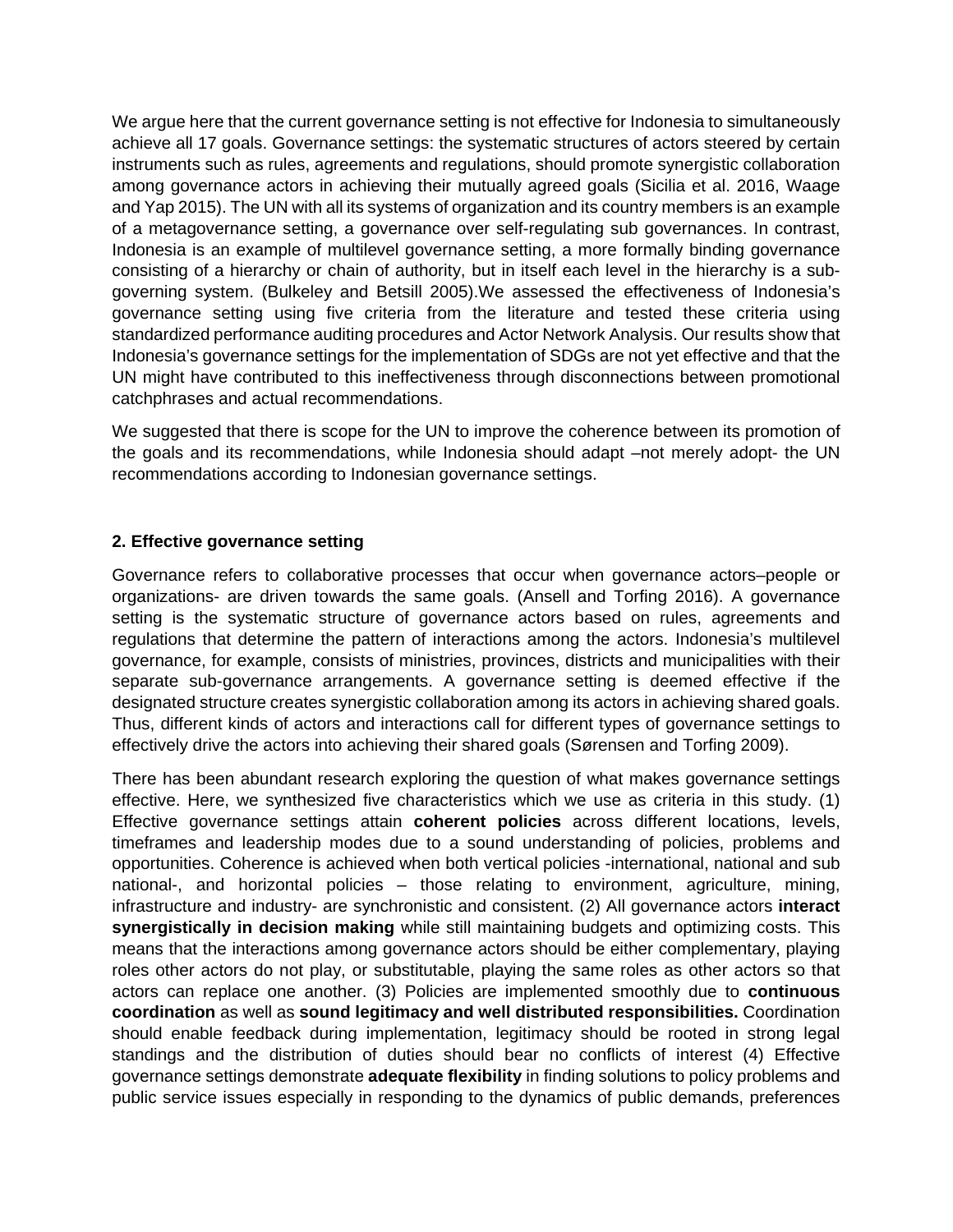and socioeconomic condition, (5) All governance actors contribute to **cognitive, strategic and institutional learning**. Effective governance settings need to develop future collaboration, interdependency, and mutual trust. Hence, comparable capacities over all governance actors are crucial (Termeer et al. 2011, Sørensen and Torfing 2009, Lambin et al. 2014, Jessop 2002, Koppenjan and Klijn 2004, Scharpf 1988, 1994, Dale, Vella, and Potts 2013, Sayer et al. 2015, Ostrom 1990). These five characteristics are basic requirements for developing effective governance settings.

# **5. Methods**

We used a performance audit framework to assess the effectiveness of Indonesia's governance setting for implementing the 17 goals and 169 targets of the SDGs. There are other approaches for assessing governance such as using quantitative scoring and qualitative checklists (Yont, Allen, and Zhou 2018, Santiso 2001, Dearden, Bennett, and Johnston 2005). However, auditing is more practical and replicable. An audit is a comparison of "what should be" (the criteria) with "what has been" (the condition) (Mautz and Sharaf 1961).

Following the standard performance audit framework of ISSAI (International Standards for Supreme Audit Institutions) the audit was conducted in eight stages. (1) **Audit objective** is the goal to be achieved. In this audit, the goal was to assess whether or not the current governance setting is likely to enable achievement of the 17 goals and 169 targets by 2030. This objective is then formulated into a researchable (2) **audit question**: "is the current governance setting effective for achieving the 17 goals and 169 targets by 2030?". We then determined our (3) **audit criteria,** which are the ideal answers that we wished to receive. These are the five criteria described in the paragraph above. We utilized several (4) **audit methods** such as document validation, interviews, observation and analytical reviews using actor network analysis. The result of implementing these methods are the (5) **audit evidence** supporting our portrayal of the actual conditions. The criteria are corroborated with audit evidence to identify (6) **audit findings**, which is basically the gap between criteria and audit evidence. Similar audit findings that display certain patterns of problems is the (7) **audit conclusion**. Any suggestion by auditors for more effective governance setting is proposed in (8) **audit recommendations** (ISSAI 2016).

We conducted research to collect audit evidence for each of the criteria. We scrutinized available data regarding the policies for the adoption of SDGs in Indonesia, such as UN agendas/agreements and Indonesia's legislation. We gathered evidence of the coherence of multi-sectoral and multilevel policies through government documents, interviews and online websites, news or databases. From the regulations, we identified and mapped an actor network, using Gephi.0.9.1 software to illustrate the governance settings available to support the implementation of the SDGs from ministries to local governments (Bastian, Heymann, and Jacomy 2009).

We analyzed the governance settings within three layers. The first layer is the UN systems level. This is where the UN entities, either agencies, programs, or funds occur and where the OECD occurs. The second layer is the country level, which for Indonesia involves the 43 ministries, the four national SDG working groups and the UN entities with specific agendas within Indonesia. The third layer is the local level, where the 548 local governments each having 30+ local agencies interact with four local working groups from each local government and at least 129 ministries'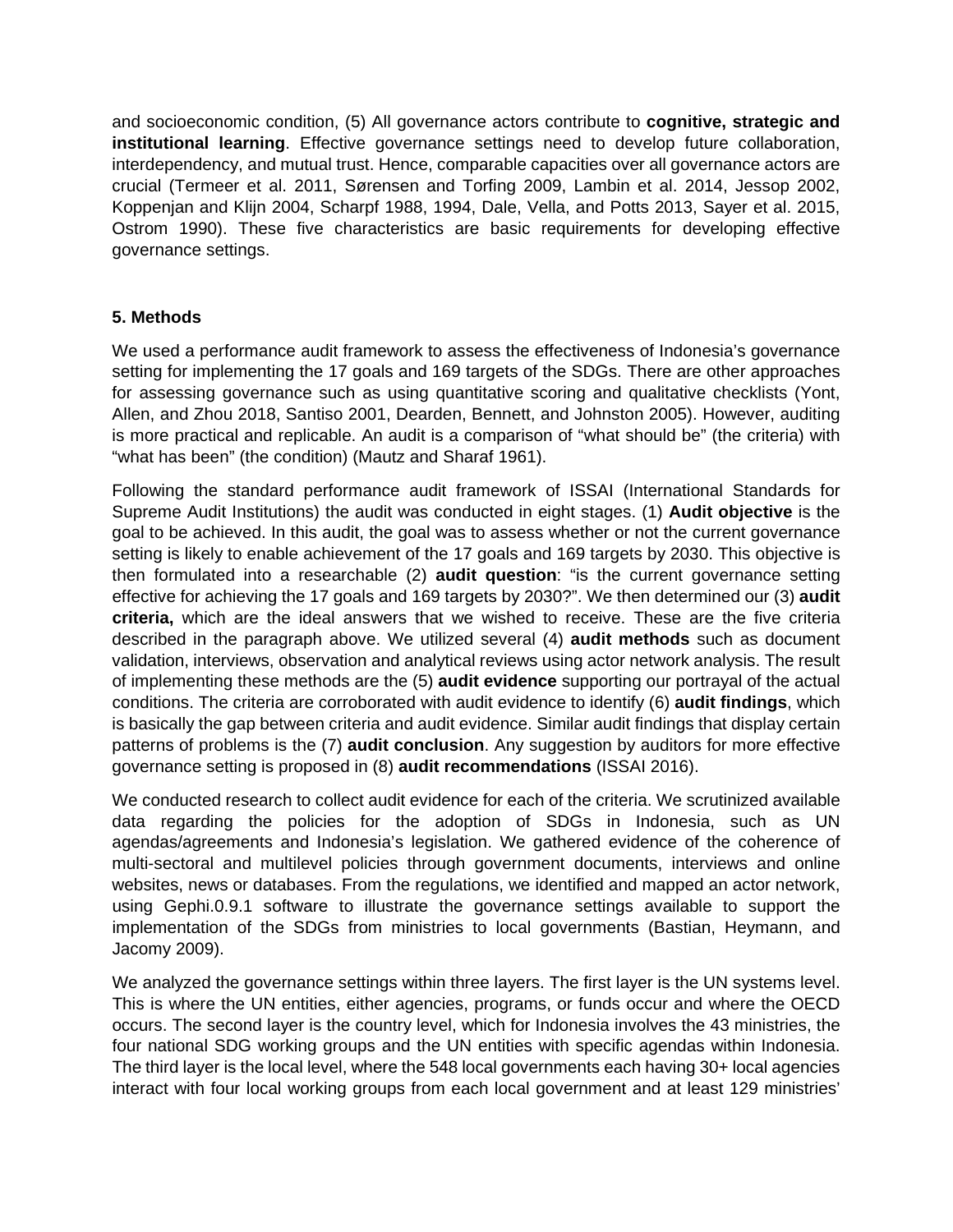directorates at regional level. However, in the actor network diagram below (Fig. 2) we portrayed only one local government to reduce complexity and streamline the illustration.

## **6. Results (audit finding)**

Our findings revealed gaps between criteria and conditions as follows. (1) Indonesia's current policies are not entirely coherent with the implementation of SDGs (2) The interactions of governance actors are non-synergistic. (3) The governance setting lacks legitimacy and an equitable distribution of responsibilities. It also possesses (4) inadequate versatility to respond to the dynamics of situations that might arise and (5) the goals are not familiar to many government officials as well as people in general. We also found that the current governance setting of the UN might have contributed to the incoherent policies and the non-synergistic governance setting in Indonesia.

## 4.1. Policy coherence

Vertically, policies regarding SDGs from The UN to the country and local level are coherent. Under the coordination of Bappenas (The Ministry of National Development Planning), Indonesia has successfully mapped the 17 SDGs into its own national "Nawa Cita" or the nine goals (Soleman and Noer 2017). Nawa Cita provides overarching strategies such as to protect and provide a safe environment for all Indonesians (Nawa Cita 1) and develop a trustworthy government (Nawa Cita 2). Moreover, the 169 targets and 232 indicators have also been devolved to Indonesia's national long term (RPJP) and midterm (RPJMN) plans (Sub Direktorat Statistik Lingkungan Hidup Badan Pusat Statistik 2016). Impressively, Indonesia has produced its National Action Plan reports for the UN High Level Forum which has been cascaded down to its 548 province, district, and municipality action plans (UNDP Indonesia 2015, Bappenas 2017).

Horizontally, however, the policies among goals and targets are incoherent. At the UN level, some are synergistic and some require trade-offs (Mainali et al. 2018, Griggs et al. 2014, Nilsson et al. 2018). Goals such as (1) eliminate poverty (2) end hunger (3) provide good health and (4) deliver education are likely to support one another. Yet, goal (6) clean water and sanitation, (14) life below water and (15) life on land, are potentially contradicting goal (9) industry, innovation, and infrastructure, or vice versa (Morrison-Saunders and Pope 2013, Spangenberg 2017, OECD 2016). Looking into the targets, similar patterns are present. Within the energy sector, for example, about 69 targets are incoherent with one another (Nerini et al. 2018). Likewise, at the country and local levels, Indonesia's policies are also incoherent. Simultaneous implementations of different targets within the same areas by different institutions have augmented conflicting policies among ministries over land allocations (Harahap et al. 2017). The Ministry of Environment and Forestry (MoEF) has triggered some conflicts with other ministries and local stakeholders since the implementation of its national peat protection policy in 2015 (Baskoro, Kusmana, and Kartodihardjo 2018). While peat protection policy is consistent with the UN Environment Programme (UNEP), its implementation in Riau –a province where peatlands have already been licensed for plantations and industrial forests-, contradicts the policies of the Ministry of Agriculture (MoA) aiming at national food security (goal 2), and the Ministries of Trade (MoT) and Industry (MoI) aiming at more export commodities and production both supporting the economic growth (goal 8) (Sari et al. 2019).

We also found that some SDG catchphrases are problematic for implementation at national and local levels. The UN promotes "localizing the goals", suggesting that a country should devolve the 169 targets into local policies through a contextual issues approach (OECD 2015). While this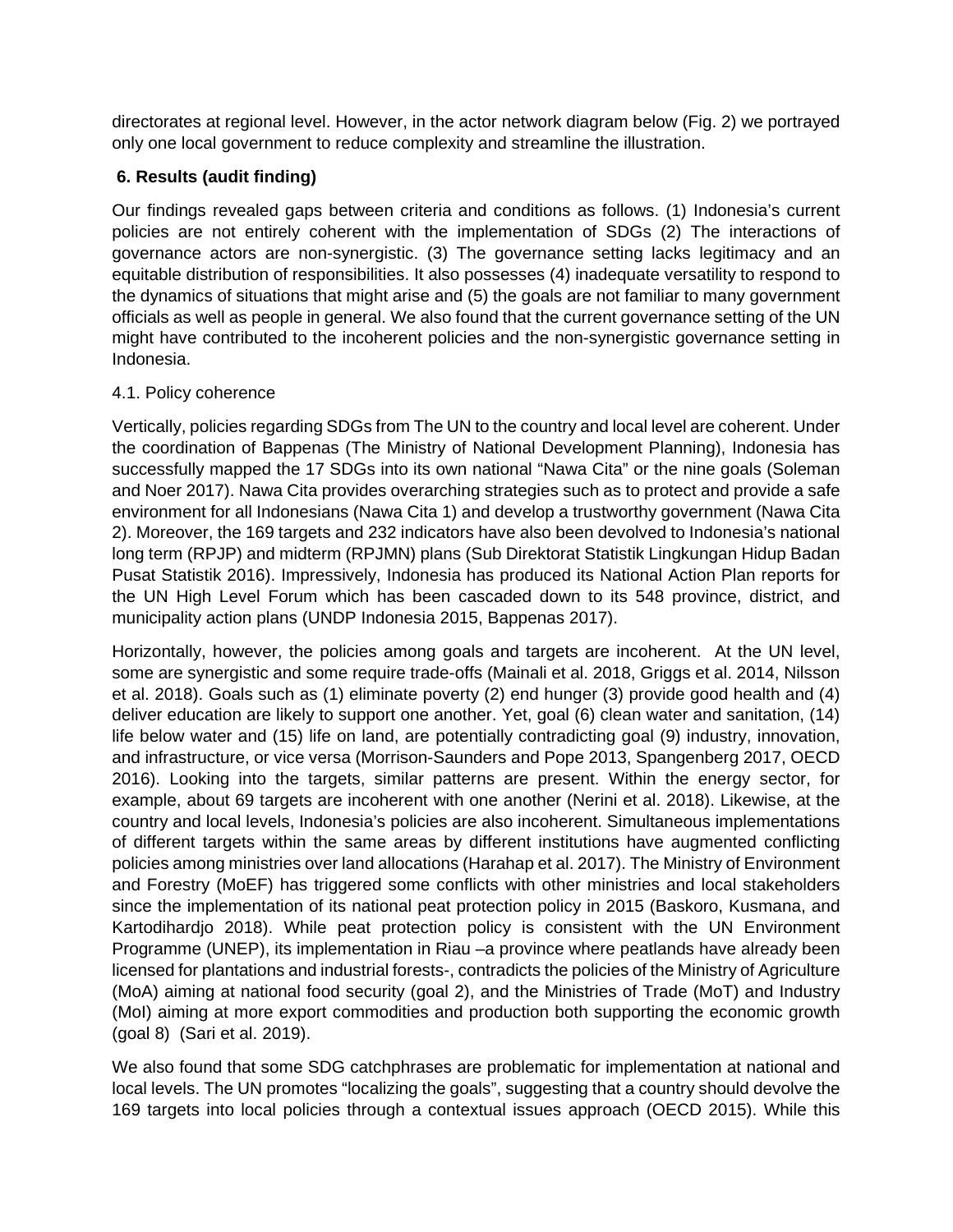recommendation is theoretically justified, issues based approaches are not universally applicable (Pradhan et al. 2017). Indonesia, with its widely diverse 548 local governments, have faced challenges to devolve all SDG targets to local contextual issues (Brodjonegoro 2018). Five widely contrasting landscapes in Indonesia illustrate this point (Figure 2). Jakarta –being a modern and rich city- focuses its strategic policies on issues of distributing wealth and reducing social gaps between the poor and the rich (Pemerintah Provinsi DKI Jakarta 2018). Riau province with its oil and mining concessions and the marginalized local Melayu people emphasizes the promotion of the Melayu culture, creating more employment opportunities and a fairer distribution of wealth (Pemerintah Provinsi Riau 2014). In contrast, Malinau –being a land locked district- mostly concentrates on making its remotely located people financially independent through GERDERMA or the 'Self-sufficient Villages' program<sup>3</sup> (Pemerintah Kabupaten Malinau 2016). Central Maluku, being poor, remotely located on the island of Seram but rich in natural resources has focused on attracting more investors and improving livelihoods and promoting education and healthcare. It also aims at more resilience in the face of climate change and natural disasters (Pemerintah Kabupaten Maluku Tengah 2018). In contrast, West Nusa Tenggara (NTB) province, located on a less resource rich island with a history of earthquakes, relies heavily on tourism and focuses its strategic policies on social capital, tourism facilities and self-resilience (Pemerintah Provinsi Nusa Tenggara Barat 2019). Not all targets are equally relevant to these five examples, while some targets are simply irrelevant to local contexts. Yet, as Indonesia synchronized each of 17 goals and 169 targets into its national and sub national policies, local governments feel obliged to accommodate irrelevant targets into their local policies (UNDP Indonesia 2015).



Figure 1: five landscapes in Indonesia. DKI Jakarta city (black square), Riau province (red square), Malinau district (purple square), NTB province (green square) and Central Maluku (yellow square)

### 4.2. Synergistic interactions of governance actors

<sup>&</sup>lt;sup>3</sup> Under this program, the local government of Malinau distributes monthly cash payments to every village in Malinau to be used for the public interest through whichever mechanisms they see as most suitable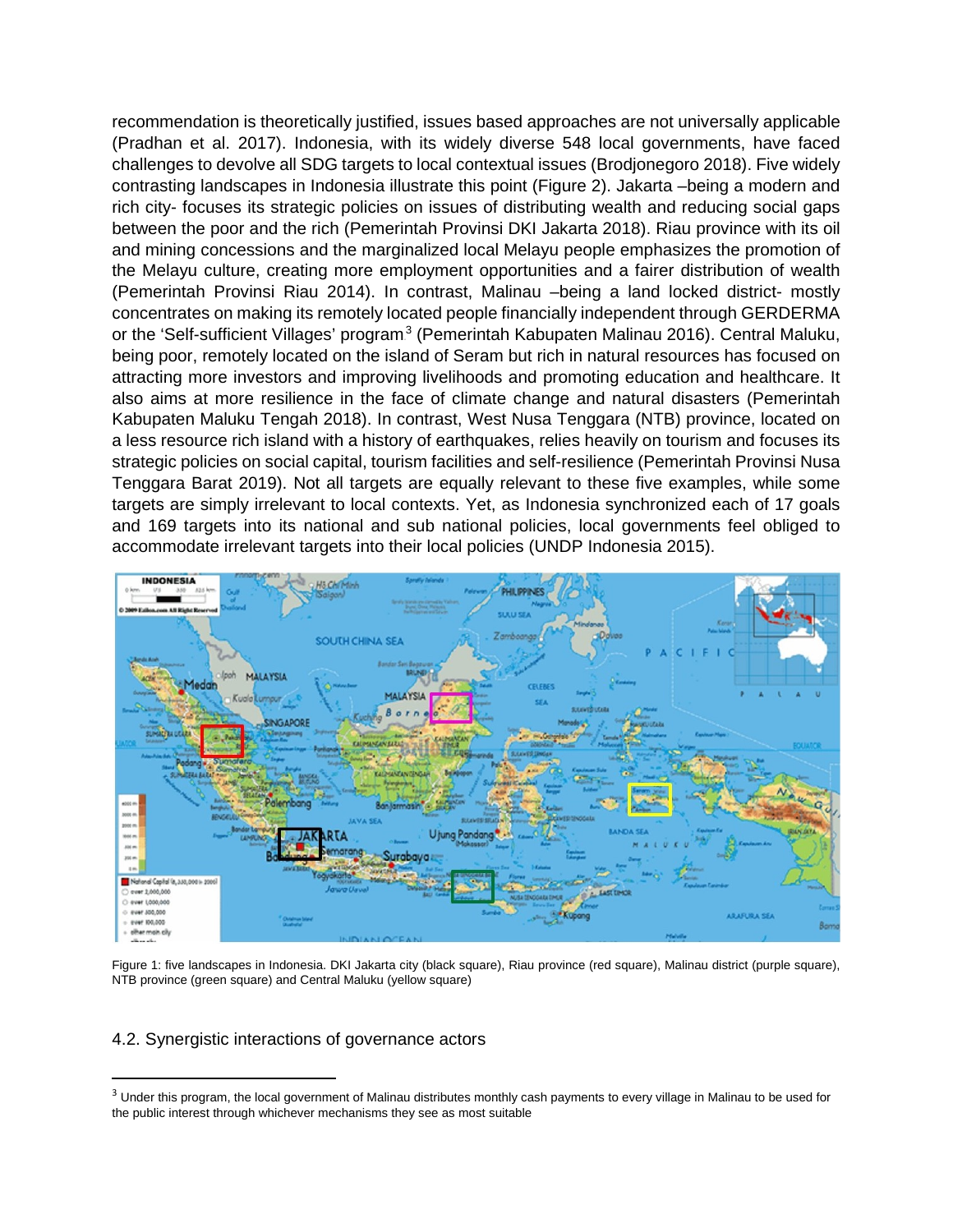Interactions among actors at the UN level, across multilevel and multisector arrangements are mostly synergistic with one another. As a metagovernance actor, the UN does not establish new structures for the implementation of SDGs. Rather, the UN assigns UNDP (the United Nations Development Programme) to coordinate 40+ UN entities to support the achievement the 17 goals and 169 targets under the UNSDG<sup>4</sup> program (Niestroy and Meuleman 2015). This "non-governed governance"<sup>5</sup> seems to stimulate UN entities to complement each other (Bernstein 2017). The UNDP networks span 165 countries (UNDP 2017) where this organization is responsible for organizing funding, volunteers, and institutional partnerships for the implementation of SDGs (UNDP 2019). The 40+ country level UN entities synchronize their agendas with the SDGs targets and are obliged to report to both UNDP as a coordinator and the 40+ UN entities at the headquarters as their parent entities (Blewitt 2015). Meanwhile, the UN headquarter entities including the UNDP report to the UN Secretary General (United Nations Economic and Social Council 2016). UNDP also synergistically interacts with both UN Department and international non UN organizations including companies, non-profit organizations, communities, and developed countries, especially to accelerate poverty eradication, structural transformation, and resilience to crises and shocks (UNDP 2017). UNDP is quite successful in coordinating SDG stakeholders and this structure of governance at the UN level is coherent and effective.

The UN's meta-governance structure however fails in the Indonesian context due to the multilevel governance setting of the country, which is highly regulated and hierarchical (Undang Undang Dasar Republik Indonesia 1945). Responsibilities for the adoption of SDGs are are devolved to two major activities: planning and implementation. Bappenas (the Ministry of National Development Planning), Working Groups (non-governmental panels from businesses, philanthropic entities, civil society organizations, and academics) and Bappeda (the Development Planning Agency from local governments) hold the responsibilities of planning the adoption of the SDGs. These three organizations are responsible for organizing the collaboration with nongovernment actors, coordinating the ministries and local agencies, and consolidating the reports. On the other hand, ministerial directorates and agencies from local governments are responsible for the implementation. These government institutions are also responsible for monitoring the implementation under the coordination of the Ministry of Internal Affairs. Meanwhile the Supreme Audit Board is responsible for evaluating the uses of public assets and funds.

The president has instructed ministries and local governments to adopt and implement SDGs based on similar issues, and to orchestrate collaboration between governments and different stakeholders (Peraturan Presiden Repulik Indonesia 2017). Yet, with only 865 personnel, Bappenas lacks the capacity to reach out to the 548 sub national entities, especially when neither Bappeda nor the working groups report directly to this ministry (Keputusan Menteri Perencanaan Pembangunan Nasional 2017). As a result, SDGs targets and indicators were adopted well into national and sub national policies (UNDP Indonesia 2015), but this alignment fails when it comes to implementation. Local governments are alienated during implementation (figure 2) as the multilevel governance setting does not support strong collaboration between local and national entities or among different stakeholders (Peraturan Presiden Republik Indonesia 2010, Undang Undang Republik Indonesia 2004).

 <sup>4</sup> United Nations Sustainable Development Group is a UN program where 40+ UN entities collaborate and accommodate SDGs into their agendas

<sup>&</sup>lt;sup>5</sup> The UN system is the official organizational structure of UN entities, such as special agencies, funds, programmes, department and offices, etc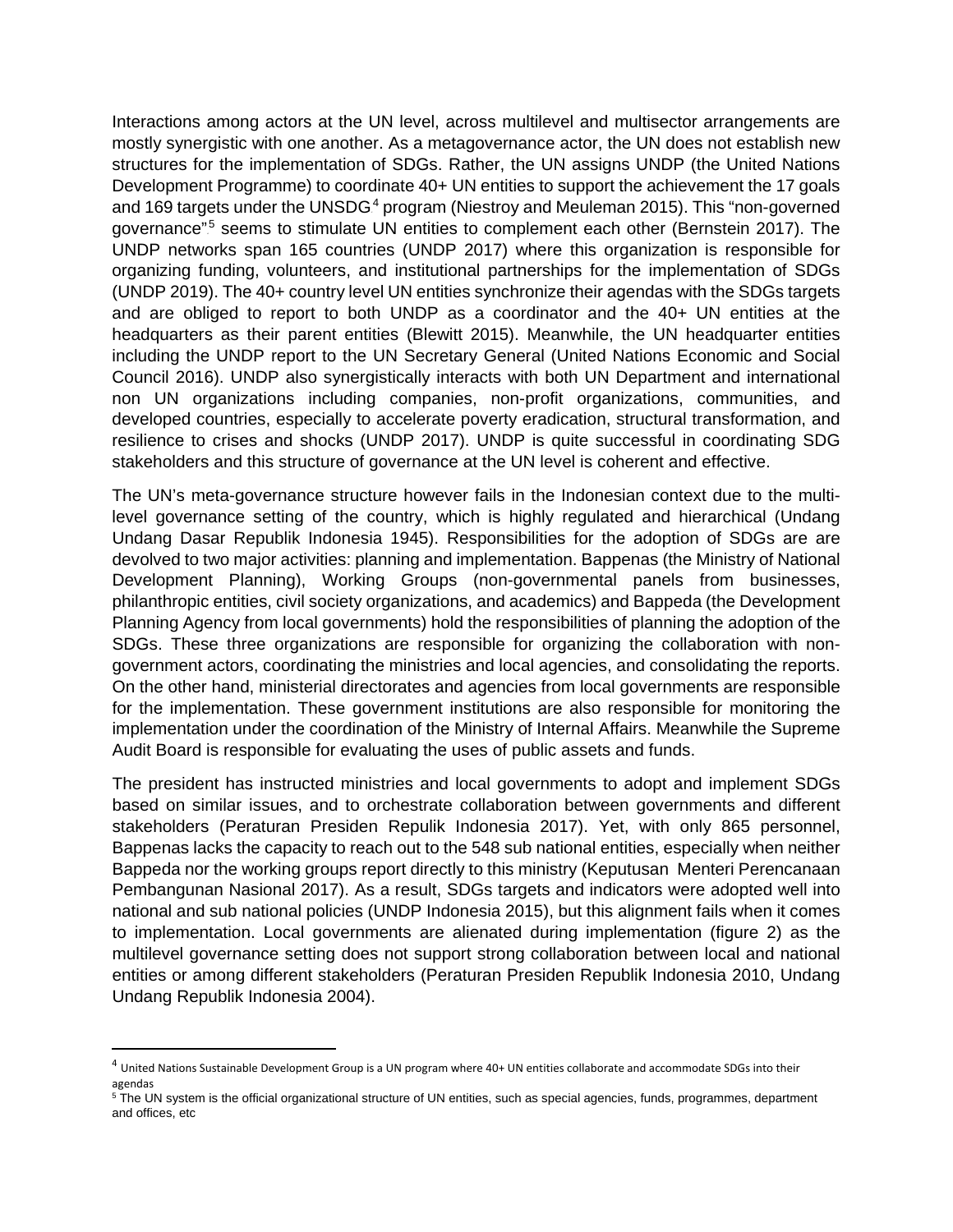The attempt to adopt "leave no one behind" by establishing thematic Working Groups (WG), is also problematic. The four themed working groups: social (WG1), economics (WG2), Environment (WG3) and Justice and Governance (WG4) are administered under the WG general secretariat (Keputusan Menteri Perencanaan Pembangunan Nasional 2017). Problems arise since the working groups are non-hierarchical but ministries and local agencies are. While the groups might provide valuable feedback and assistance to the government institutions, they cannot directly complement or substitute government programs or budgets. Under the hierarchical nature of Indonesia's multilevel governance, funding for feedbacks and assistance should first be built into the official budget and program planning before they can be implemented.



Figure 2. Multilevel governance arrangements for the implementation of SDGs in Indonesia. The governance is hierarchical with the local government at the lowest end of the hierarchy (red circle) alienated from the decision making at ministerial level.

Another obvious problem occurs from the fact that these working groups are clustered based on themes. While this might work at country level among the ministries –which are inherently responsible for only certain issues such as health, agriculture, and industry-, implementation of one goal often requires multi-sectoral collaboration. In the situation where four working groups are dealing with an inter-sectoral problem, the current governance setting does not facilitate fluid interaction among working groups.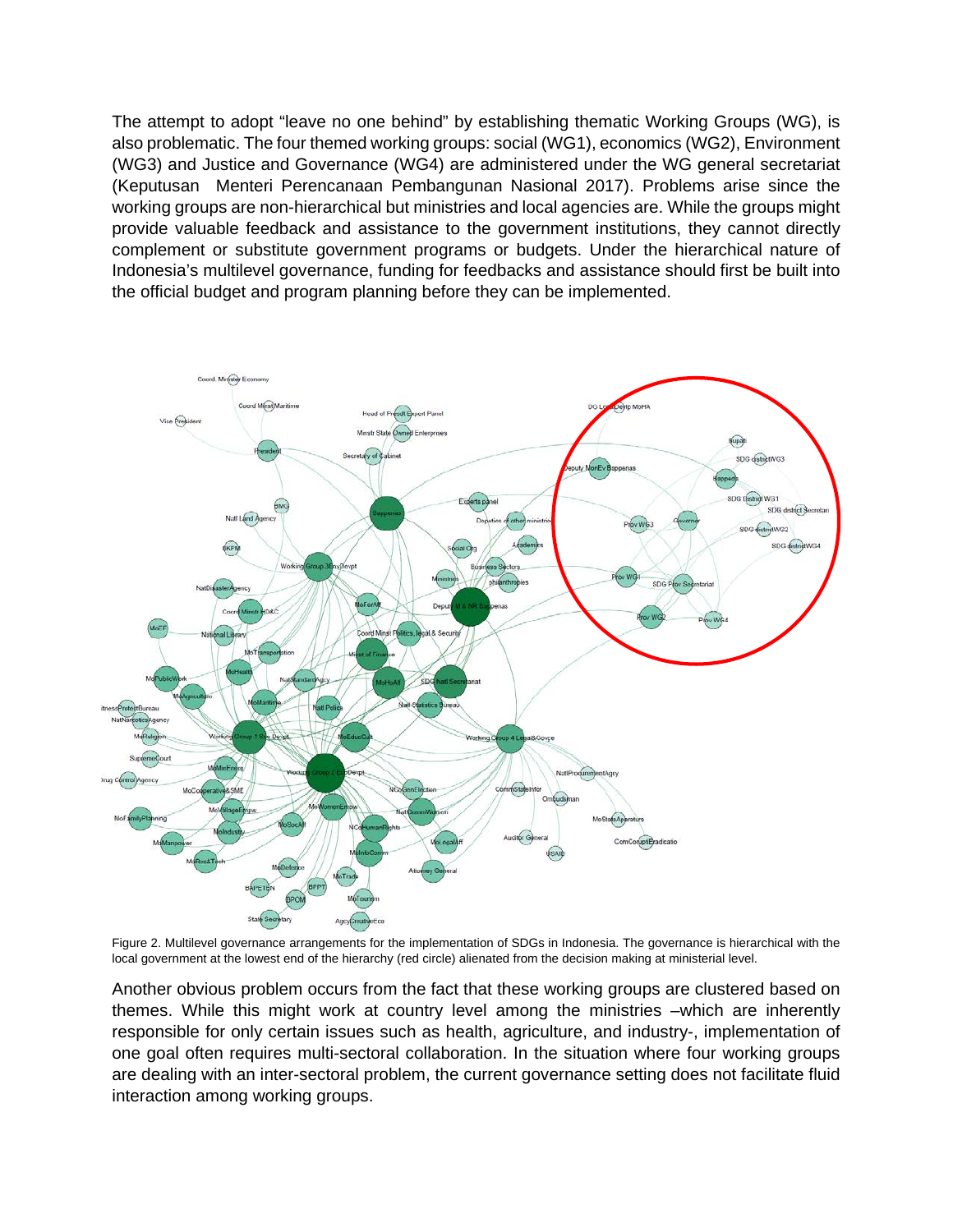### 4.3. Continuous coordination, strong legitimacy, distribution of responsibility

At the UN level, UNDP is given responsibility to perform vertical coordination for the UN entities from country level up to the UN Secretary General and the UN Assembly. Horizontally, however, the UN metagovernance structure does not have any mechanism for continuous coordination both at the UN and at a country level (Bernstein, 2017). This absence of horizontal coordination does not impact the synergy among entities at the UN level, however, it impacts both country and local levels. When different projects are implemented simultaneously onto the same landscape under different UN programs, the initially non conflicting policies end up facing unavoidable dilemmas such as shared locations, limited resources, overlapping activities, coinciding timelines and constraining budgets. The lack of continuous coordination among UN agencies and ministries at country level has left local level governance with unavoidable conflicts. As a result, the implementation of the SDGs has produced confusing results.

Legitimacy is another interesting story. At the UN level, governance is never mandatory, but the UN programs are deemed compulsory in Indonesia. At the country level, the governance setting is made mandatory by legislation, yet its effectiveness depends on hierarchical legitimacy. Indonesia's constitution places Bappenas at the same level as all other ministries (Undang Undang Dasar Republik Indonesia 1945). Hence, Bappenas struggles to earn strong supremacy among ministries, even after regulations have legitimized its coordination function. Bappenas also lacks the authority to coordinate directly with 548 local governments since according to decentralization law, this ministry only has a direct functional authority<sup>6</sup> to Bappeda (Undang Undang Republik Indonesia 2004). Meanwhile, local agencies including Bappeda are under the head of local governments and have no hierarchical obligation to report to Bappenas (Peraturan Menteri Perencanaan Pembangunan Nasional 2018, Peraturan Gubernur Provinsi Daerah Khusus Ibukota Jakarta 2018).

The distribution of responsibilities is also a controversial issue. The UN distributes responsibilities through the nature of its entities, for example, WHO is responsible for the health issues. Each UN entity is made accountable by mandatory and interactive publicized reports. While this subtle accountability mechanism works well in a metagovernance arrangement, a similar mechanism for Indonesia's multilevel governance is problematic. Bappenas, Working Groups and Bappeda have the privilege of planning and reporting their own indicator based achievements, while the ministerial directorates and local agencies are granted the privilege of implementation and monitoring their own works. This conflict of interest and the absence of mechanisms for evaluating the achievement of targets with have increased the risks of misstatements either from undetected errors, subjective feedback or bogus reporting.

#### 4.4. Flexibility

UNDP, under the UN's meta-governance structure, is highly versatile in responding to the changes of public demands, the surrounding environment, and public preferences. It has neither codified regulations nor obligations to be strictly adhered to, hence, has more flexibility upon deciding which actions should be taken to overcome any issue. UNDP also has authority to

 $6$  Bappenas and Bappeda perform the same function, development planning, under the command of the President and the head of local governments. This creates a functional hierarchy from Bappenas at country level to Bappeda at local level.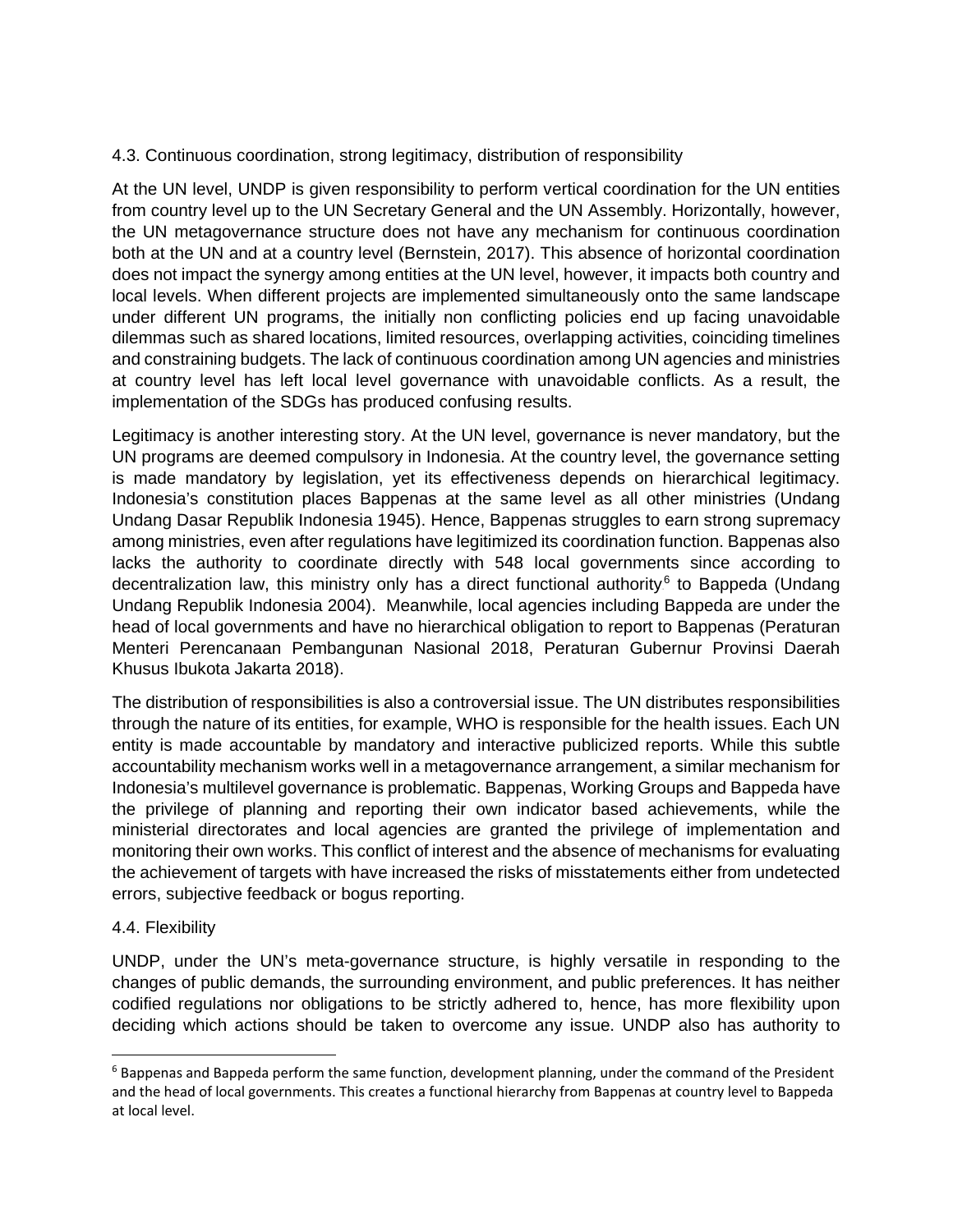coordinate with the UN entities at country level, government institutions across multi countries and other stakeholders such as NGOs, philanthropic agencies, and communities, both at international and local level.

Indonesia attempted to adopt this flexibility by channeling UNDP's coordinating function to the Ministry of National Development Planning (Bappenas). However, as a government institution, Bappenas is highly restricted by rules and regulations. The same limitation applies to Bappeda (Department of Development Planning) at the local level. Both agencies cannot react promptly to any changes in public demand, socioeconomic conditions, and public preferences. Instead, these institutions need to obtain approval from the president or the head of the local government before responding to any issue. In the case where a response has not yet been regulated, Bappenas and Bappeda are required to propose a draft regulation and delay any action until the regulation is officially issued.

# 4.5. Continuous learning

The concept of SDGs remains unfamiliar to many Indonesians even four years after its conception. SDGs are translated as "tujuan pembangunan berkelanjutan/TPB" which can easily be misinterpreted as continual development goals. Even among local government officials (except for DKI Jakarta), SDGs are a relatively foreign concept. The capacity building program either through Division for Sustainable Development Goals (DSDG) or UNSDG Indonesia mostly only reach accessible areas, while information and promotional activities were often conducted via national television and local radio, which are still considered luxuries for 34% of Indonesians living with limited electricity and access to technology. Bappenas and Bappeda, which are expected to localize the concept in understandable ways, have faced challenges to fulfil this expectation. SDGs with their 169 targets and 232 indicators are too complex and even the UN entities failed to successfully convey this message to people worldwide.

# **5. Audit conclusion**

Based on the findings, we concluded that the current governance settings for the implementation of the SDGs at the UN, country and local levels are not effective for achieving the 17 goals in Indonesia. The top down policy coherence approach has caused some incoherence among national and sub national policies. The settings fail to encourage synergistic interactions among UN entities, ministries, local governments and other stakeholders. There is also insufficient coordination, questionable legitimacy, and poor distribution of responsibilities. The settings also lack the flexibility to respond to unpredictable situations, people's expectations, and public demands. These weaknesses are exacerbated by the absence of capacity building traditions, which would allow stakeholders to pursue continuous learning for better understanding and contribution during the implementation process.

### **6. Discussion.**

The sustainable development goals are laudable but their implementation requires appropriate governance settings so that it can mitigate the challenges of balancing the economic, environmental, and social aspects of development. Performance audit can be a useful mechanism for assessing the effectiveness of a governance setting for the implementation of the SDGs. Our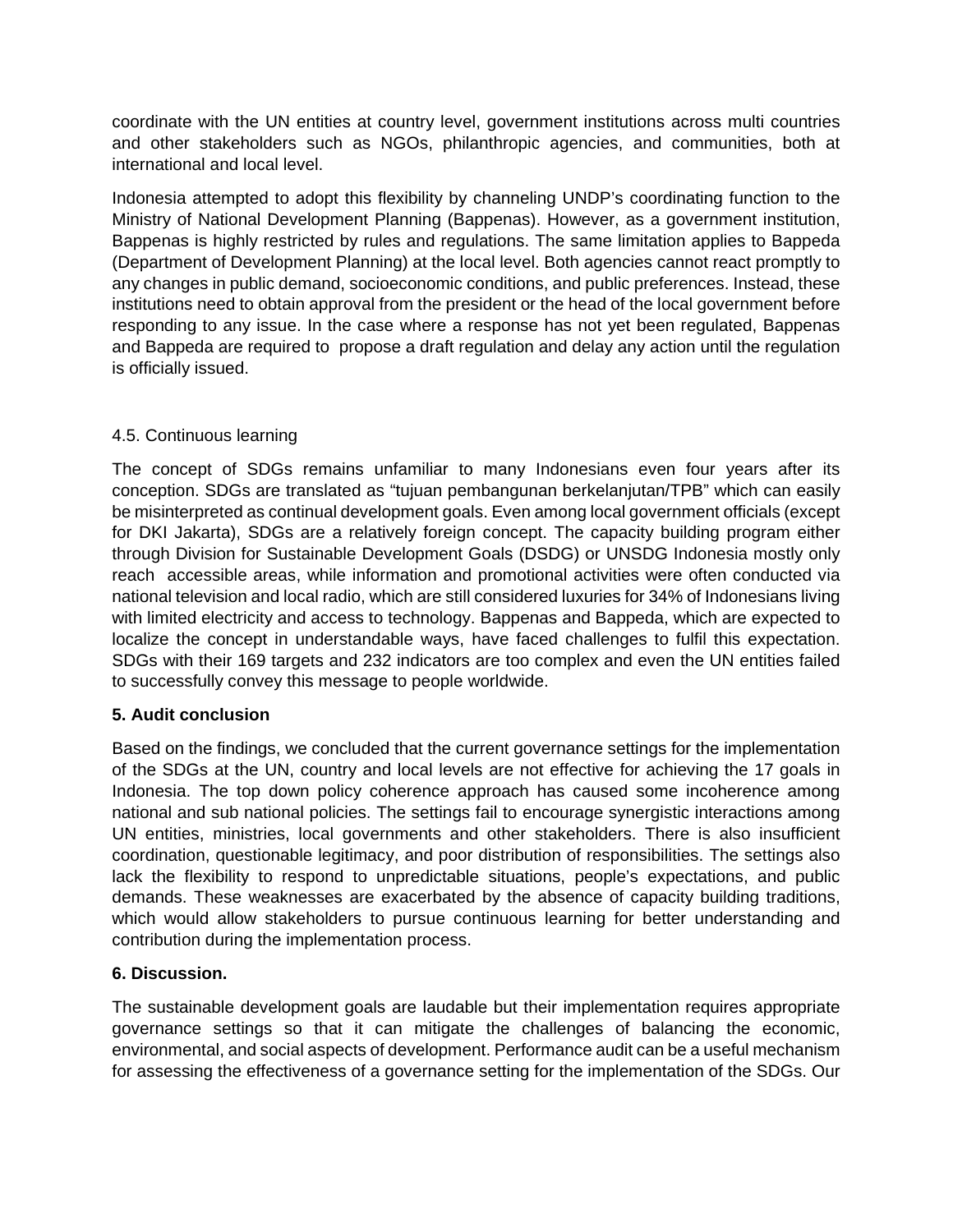results concluded that Indonesia's current governance setting is not effective for achieving the 17 goals and 169 targets. The following suggestions might help alleviate this situation.

1. The UN should be less ambiguous in promoting the SDGs to make it easier for countries to understand what the UN is really aiming at. "Localizing SDGs" acknowledges that contextual differences exist among countries and will impact the implementation of some goals and targets. Yet, the UN recommends issues based approaches for SDGs. While this approach may suite some countries, in a country as widely diverse as Indonesia, SDGs need to be implemented based on locations or landscapes not issues. A landscape approach, could help Indonesia recognize the effect of having simultaneous implementation of several different goals generating conflicting issues within the same location. Thus, local governments could respond more realistically to supporting or challenging situations according to their unique local contexts such as availability of resources, variation of social economic structures and shared infrastructure. Hence, the UN should either be more consistent or should just leave countries to adopt and adapt goals and targets into their own national and sub national policies, using whichever approach suites them best.

Likewise, "leave no one behind" comes with the consequence that any participating country needs to adopt effective governance and governance settings for orchestrating many different stakeholders aiming at 232 indicators achieving 17 ambitious goals. Yet, none of the 17 goals and 169 targets address this crucial topic. Indonesia has spent a lot of money on implementing SDGs yet has achieved only mediocre success due to its ineffective governance setting. Effective governance settings help countries map appropriate policies to localized goals, orchestrate collaborating among actors, and identify contextual constraints, all crucial for effective governance. Without governance and a governance setting explicitly addressed to the implementation of SDGs, Indonesia –and perhaps other developing countries- has tried to replicated the structure and arrangements that the UN has, which might not be suitable for them. Hence it would be helpful for the UN to clearly address, within the goals, the importance of having proper governance and governance settings, instead of only vague mention of this as policy coherence in target 17.14.

2. Indonesia should first understand its pre-existing governance setting then adjust it accordingly. Indonesia's multilevel governance is the complete opposite setting from the UN metagovernance setting. Thus, what works at the UN level might not be applicable at the country and local level. The country's governance setting relies heavily on an hierarchical structure and the legal standing of the institutions. Hence, governance setting features such as continuous coordination, distribution of responsibilities, flexibility and continuous learning ought to be designed based on undisputed hierarchical authority mapping. Any government or non-government institution with a coordination function has to possess a superior authority over others. The distribution of responsibility should have non-conflicting responsibilities and avoid conflicts of interest. A governance actor should not monitor its own implementation and a report needs to be reviewed by other independent actors. Flexibility needs to be authorized in the legislation so that discretion to be flexible with rules and regulation in response to any unpredictable variation is executed under a valid legal standing. Lastly, continuous learning also should be imposed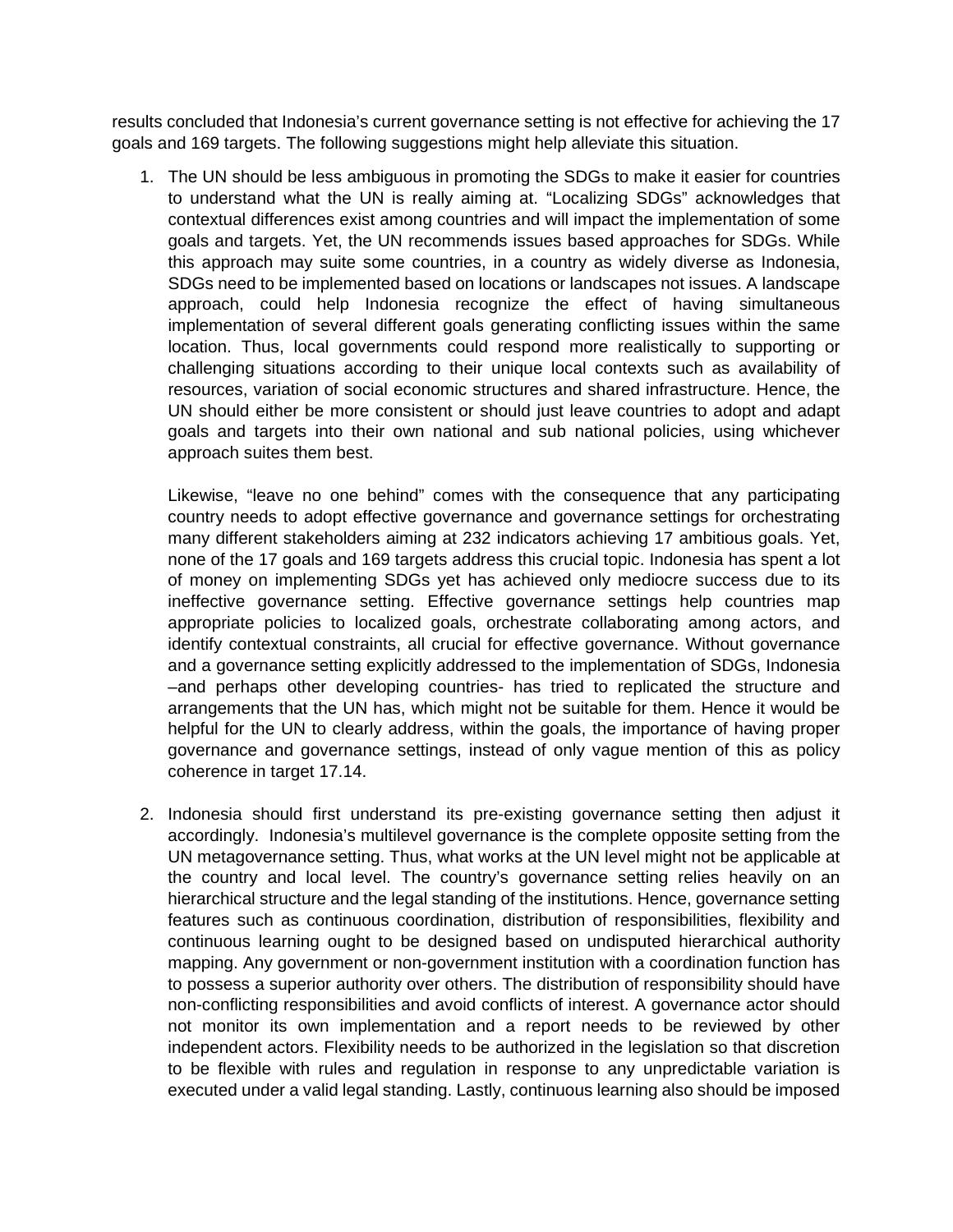in the legislation, with a clear notion of which governance actors are responsible to conduct and align coordination.

We are optimistic that these suggestions will help Indonesia in creating a more effective governance setting for the implementation of the SDGs. We expect our finding to inspire Indonesia to implement SDGs more effectively as well as to contribute to the governance auditing body of knowledge.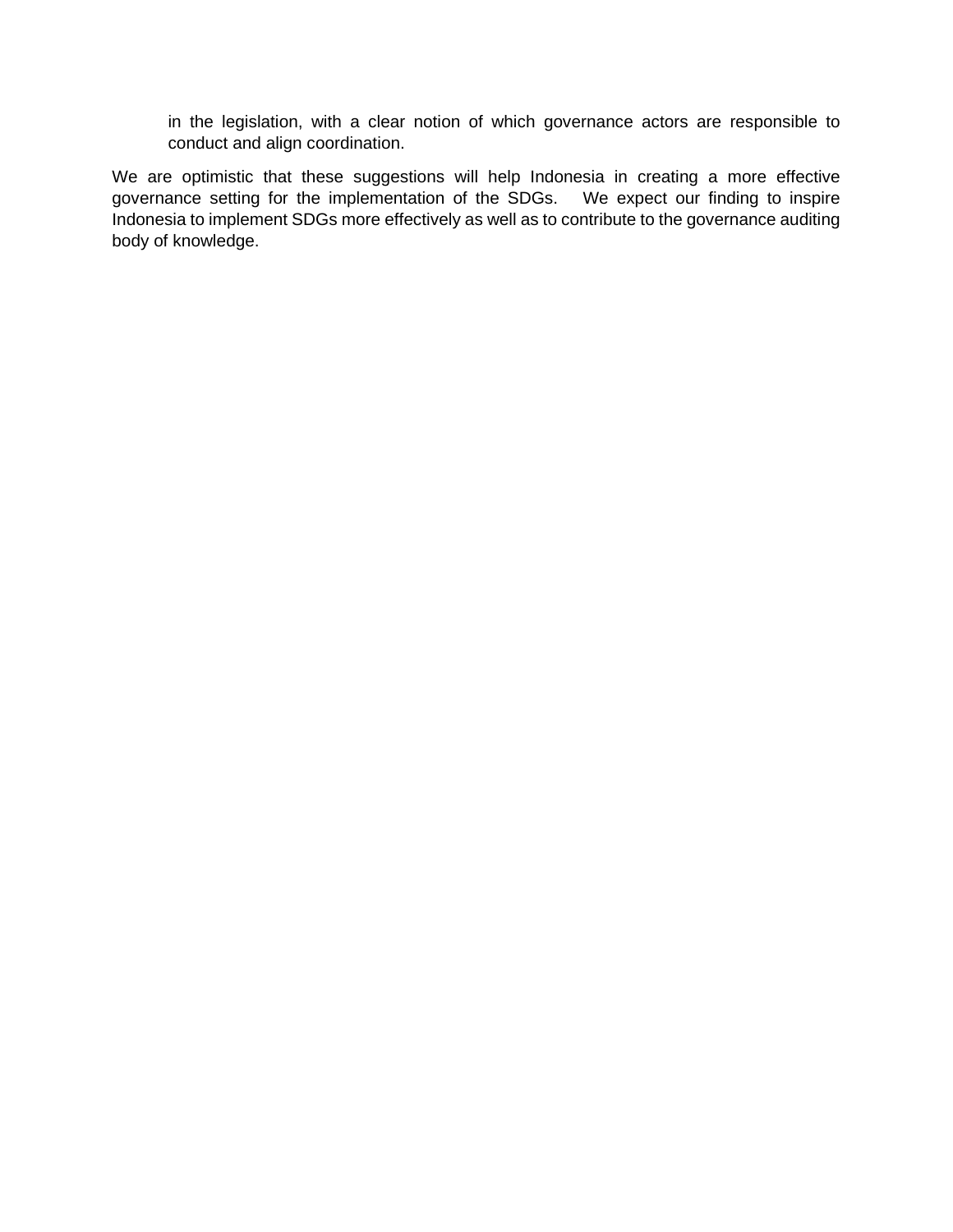#### **References**

- Alamgir, Mohammed, Mason J Campbell, Sean Sloan, Ali Suhardiman, Jatna Supriatna, and William F Laurance. 2019. "High-risk infrastructure projects pose imminent threats to forests in Indonesian Borneo." *Scientific reports* 9 (1):140.
- Ansell, Christopher, and Jacob Torfing. 2016. *Handbook on Theories of Governance*: Edward Elgar Publishing.
- Bappenas. 2017. Pedoman penyusunan rencana aksi Tujuan Pembangunan Berkelanjutan (TPB) / SDGs. Jakarta: Kementerian BPN/Bappenas.
- Baskoro, Bergas Chahyo, Cecep Kusmana, and Hariadi Kartodihardjo. 2018. "Analisis Kebijakan Pengelolaan dan Budidaya Ekosistem Gambut di Indonesia: Penerapan Pendekatan Advocacy Coalition Framework." *Jurnal Sosial Humaniora* 11 (2):95-103.
- Bastian, Mathieu, Sebastien Heymann, and Mathieu Jacomy. 2009. "Gephi: an open source software for exploring and manipulating networks." *ICWSM* 8:361-362.
- Bernstein, Steven. "The UN and Governance of SDGs: Steering, Coherence and Orchestration."
- Bernstein, Steven. 2017. "The UN and Governance of SDGs: Steering, Coherence and Orchestration." In *Governing through goals: the Sustainable Development Goals as governance innovation*, edited by Norichika Kane and Frank Biermann, 213-240. London: The MIT Press.
- Blewitt, John. 2015. *Understanding sustainable development*. 2nd ed. Hoboken: Taylor and Francis.
- Bowen, Kathryn J, Nicholas A Cradock-Henry, Florian Koch, James Patterson, Tiina Häyhä, Jess Vogt, and Fabiana Barbi. 2017. "Implementing the "Sustainable Development Goals": Towards addressing three key governance challenges—Collective action, trade-offs, and accountability." *Current opinion in environmental sustainability* 26:90-96.
- Brodjonegoro, Bambang. 2018. *Tantangan dan strategi pelaksanaan Tujuan Pembangunan Berkelanjutan (TPB) / Sustainable Development Goals (SDGs)*. Bandung SDGs centre Unpad.
- Bulkeley, Harriet, and Michele Betsill. 2005. "Rethinking sustainable cities: Multilevel governance and the'urban'politics of climate change." *Environmental politics* 14 (1):42-63.
- Dale, Allan, Karen Vella, and Ruth Potts. 2013. "Governance Systems Analysis (GSA): A Framework for Reforming Governance Systems." *Governance* 3 (3).
- Dearden, Philip, Michelle Bennett, and Jim Johnston. 2005. "Trends in global protected area governance, 1992–2002." *Environmental management* 36 (1):89-100.
- Elson, Shane. 2019. "Engaging People Prior to Problems: Providing Drinking Water for Villages in South Kalimantan, Indonesia." *WACANA, Jurnal Sosial dan Humaniora* 22 (1).
- Gaspar, Vitor, Mr David Amaglobeli, Ms Mercedes Garcia-Escribano, Delphine Prady, and Mauricio Soto. 2019. *Fiscal Policy and Development: Human, Social, and Physical Investments for the SDGs*: International Monetary Fund.
- Griggs, David, Mark Stafford Smith, Johan Rockström, Marcus C Öhman, Owen Gaffney, Gisbert Glaser, Norichika Kanie, Ian Noble, Will Steffen, and Priya Shyamsundar. 2014. "An integrated framework for sustainable development goals."
- Harahap, Fumi, Semida Silveira, Dilip Khatiwada, E. C. S. Energi och klimatstudier, management Skolan för industriell teknik och, Kth, and Energiteknik. 2017. "Land allocation to meet sectoral goals in Indonesia—An analysis of policy coherence." *Land Use Policy* 61:451-465. doi: 10.1016/j.landusepol.2016.11.033.
- Harmantyo, Djoko. 2010. "Pemekaran Daerah dan Konflik keruangan Kebijakan otonomi daerah dan Implementasinya di Indonesia." *Makara Journal of Science*.
- ISSAI. 2016. Guidelines for performance auditing process (No. 3200).
- Jessop, Bob. 2002. "Liberalism, neoliberalism, and urban governance: A state–theoretical perspective." *Antipode* 34 (3):452-472.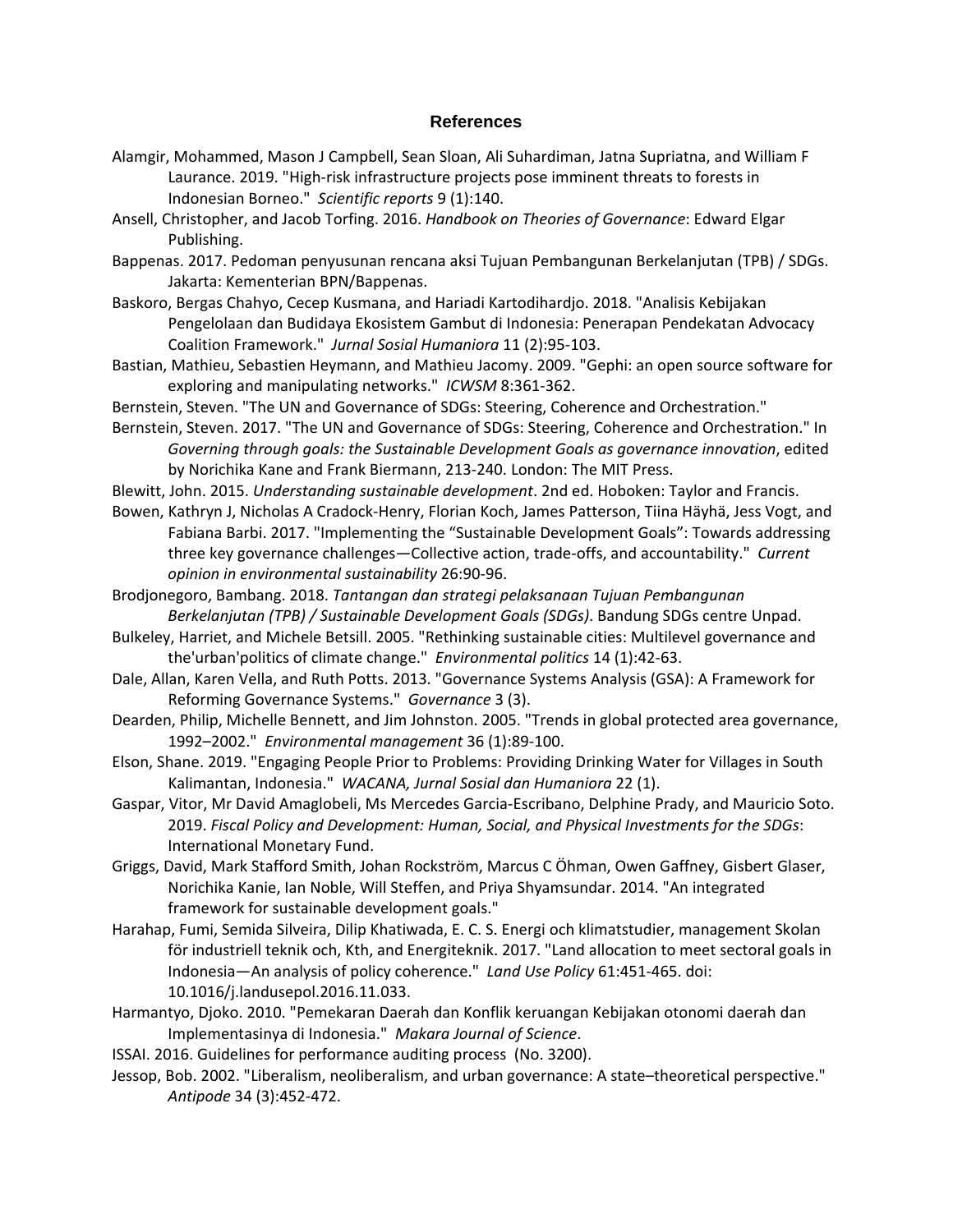- Keputusan Menteri Perencanaan Pembangunan Nasional. 2017. Pembentukan tim koordinasi strategis pelaksanaan tujuan pembangunan yang berkelanjutan (TPB) / Sustainable Development Goals (SDGs) (No.112). In
- Kim, Kyunghoon. 2019. "The state as a patient capitalist: growth and transformation of Indonesia's development financiers." *The Pacific Review*:1-34.
- Koppenjan, Johannes Franciscus Maria, and Erik-Hans Klijn. 2004. *Managing uncertainties in networks: a network approach to problem solving and decision making*. Vol. 40: Routledge London.
- Lambin, Eric F, Patrick Meyfroidt, Ximena Rueda, Allen Blackman, Jan Börner, Paolo Omar Cerutti, Thomas Dietsch, Laura Jungmann, Pénélope Lamarque, and Jane Lister. 2014. "Effectiveness and synergies of policy instruments for land use governance in tropical regions." *Global Environmental Change* 28:129-140.
- Mainali, Brijesh, Jyrki Luukkanen, Semida Silveira, and Jari Kaivo-oja. 2018. "Evaluating synergies and trade-offs among Sustainable Development Goals (SDGs): Explorative analyses of development paths in South Asia and Sub-Saharan Africa." *Sustainability* 10 (3):815.
- Mautz, Robert Kuhn, and Hussein Amer Sharaf. 1961. *The philosophy of auditing*: American Accounting Association.
- Morrison-Saunders, Angus, and Jenny Pope. 2013. "Conceptualising and managing trade-offs in sustainability assessment." *Environmental Impact Assessment Review* 38:54-63. doi: 10.1016/j.eiar.2012.06.003.
- Negara, Siwage Dharma. 2019. "The Indonesian eonomy under Jokowi's second term." *Perspective* 42 (2019):1-9.
- Nerini, Francesco Fuso, Julia Tomei, Long Seng To, Iwona Bisaga, Priti Parikh, Mairi Black, Aiduan Borrion, Catalina Spataru, Vanesa Castán Broto, and Gabrial Anandarajah. 2018. "Mapping synergies and trade-offs between energy and the Sustainable Development Goals." *Nature Energy* 3 (1):10.
- Niestroy, Ingeborg, and Louis Meuleman. 2015. "Common but differentiated governance: Making the SDGs work." *Sustainability* 7 (9):12295-12321.
- Nilsson, M., D. Griggs, and M. Visbeck. 2016. "Map the interactions between Sustainable Development Goals." *NATURE* 534 (7607):320-322.
- Nilsson, Måns, Elinor Chisholm, David Griggs, Philippa Howden-Chapman, David McCollum, Peter Messerli, Barbara Neumann, Anne-Sophie Stevance, Martin Visbeck, and Mark Stafford-Smith. 2018. "Mapping interactions between the sustainable development goals: lessons learned and ways forward." *Sustainability science* 13 (6):1489-1503.
- OECD. 2015. Better Policy for development 2015: policy coherence and green growth. Paris: OECD Publishing.
- OECD. 2016. *Better Policies for Sustainable Development 2016*.
- Ostrom, Elinor. 1990. *Governing the commons: the evolution of institutions for collective action*. Cambridge UK: University Press.
- Pemerintah Kabupaten Malinau. 2016. Rencana Pembangunan Jangka Menengah Daerah Kabupaten Malinau 2016-2021 (No.3 ). Malinau.
- Pemerintah Kabupaten Maluku Tengah. 2018. Rencana Pembangunan Jangka Menengah Daerah Kabupaten Maluku Tengah 2017-2022 (No. ). Masohi.
- Pemerintah Provinsi DKI Jakarta. 2018. Rencana Pembangunan Jangka Menengah Daerah Provinsi DKI Jakarta 2018-2022 (No. 1). Jakarta.
- Pemerintah Provinsi Nusa Tenggara Barat. 2019. Rencana Pembangunan Jangka Menengah Daerah Provinsi Nusa Tenggara Barat 2019-2023 (No.1 ). Lombok.
- Pemerintah Provinsi Riau. 2014. Rencana Pembangunan Jangka Menengah Daerah Provinsi Riau tahun 2014-2019 (No. 7). Pekanbaru.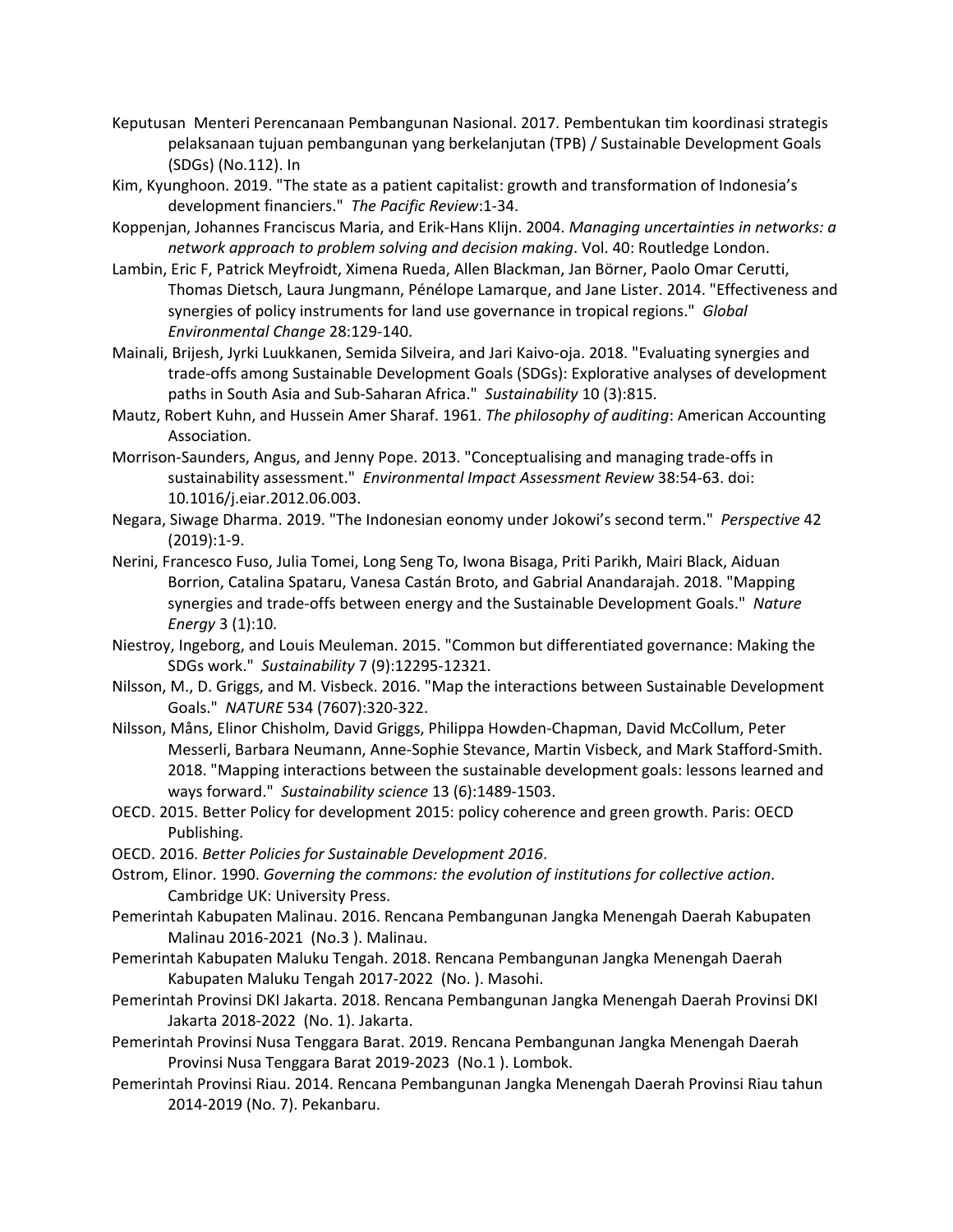Peraturan Gubernur Provinsi Daerah Khusus Ibukota Jakarta. 2018. Rencana Aksi Daerah Tujuan Pembangunan Berkelanjutan (No. 156). Jakarta: Pemerintah Daerah DKI Jakrta.

- Peraturan Menteri Dalam Negeri. 2017. Kode dan data wilayah administrasi pemerintahan per provinsi, kabupaten /kota dan kecamatan seluruh Indonesia (No.127). In
- Peraturan Menteri Perencanaan Pembangunan Nasional. 2018. Koordinasi, perencanaan, pemantauan, evaluasi dan pelaporan pelaksanaan tujuan pembangunan berkelanjutan (No.7). In

Peraturan Presiden Republik Indonesia. 2010. Kedudukan, tugas, dan fungsi kementerian negara (24). Peraturan Presiden Repulik Indonesia. 2017. "Pelaksanaan pencapaian Tujuan Pembangunan

Berkelanjutan (No. 59)." accessed 8 July.

[https://www.academia.edu/37366822/Perpres\\_Nomor\\_59\\_Tahun\\_2017\\_tentang\\_Pelaksanaan](https://www.academia.edu/37366822/Perpres_Nomor_59_Tahun_2017_tentang_Pelaksanaan_Pencapaian_Tujuan_Pembangunan_Berkelanjutan_SDGs_.pdf) Pencapaian\_Tujuan\_Pembangunan\_Berkelanjutan\_SDGs\_.pdf.

- Pradhan, Prajal, Luís Costa, Diego Rybski, Wolfgang Lucht, and Jürgen P Kropp. 2017. "A systematic study of Sustainable Development Goal (SDG) interactions." *Earth's Future* 5 (11):1169-1179.
- Rodrigo, Delia, Lorenzo Allio, and Pedro Andres-Amo. 2009. "Multi-level regulatory governance: policies, institutions and tools for regulatory quality and policy coherence." *OECD Working Papers on Public Governance* (13):0\_1.
- Sachs, Jeffrey D. 2012. "From millennium development goals to sustainable development goals." *The Lancet* 379 (9832):2206-2211.
- Santiso, Carlos. 2001. "Good governance and aid effectiveness: The World Bank and conditionality." *The Georgetown public policy review* 7 (1):1-22.
- Sari, Dwi Amalia, Chris Margules, Lim Han She, Jeffrey Sayer, Allan Dale, and Collin MacGregor. 2019. Evaluating policy coherence: A case study of peat forests on the Kampar Peninsula, Indonesia. edited by James Cook University. Australia.
- Sayer, Jeffrey, Chris Margules, Agni Klintuni Boedhihartono, Allan Dale, Terry Sunderland, Jatna Supriatna, and Ria Saryanthi. 2015. "Landscape approaches; what are the pre-conditions for success?" *Sustainability Science* 10 (2):345-355.
- Scharpf, Fritz W. 1988. "The joint-decision trap: Lessons from German federalism and European integration." *Public administration* 66 (3):239-278.
- Scharpf, Fritz W. 1994. "Games real actors could play: positive and negative coordination in embedded negotiations." *Journal of theoretical politics* 6 (1):27-53.
- Sicilia, Mariafrancesca, Enrico Guarini, Alessandro Sancino, Martino Andreani, and Renato Ruffini. 2016. "Public services management and co-production in multi-level governance settings." *International Review of Administrative Sciences* 82 (1):8-27.
- Soleman, Mochdar, and Mohammad Noer. 2017. "Nawacita sebagai strategi khusus Jokowi periode oktober 2014-20 oktober 2015." *Politik* 13 (1).
- Sørensen, Eva, and Jacob Torfing. 2009. "Making governance networks effective and democratic through metagovernance." *Public administration* 87 (2):234-258.
- Spaiser, Viktoria, Shyam Ranganathan, Ranjula Bali Swain, and David JT Sumpter. 2017. "The sustainable development oxymoron: quantifying and modelling the incompatibility of sustainable development goals." *International Journal of Sustainable Development & World Ecology* 24 (6):457-470.
- Spangenberg, Joachim H. 2017. "Hot air or comprehensive progress? A critical assessment of the SDGs." *Sustainable Development* 25 (4):311-321.
- Sub Direktorat Statistik Lingkungan Hidup Badan Pusat Statistik. 2016. Indikator pembangunan berkelanjutan Inedited by Badan Pusat Statistik. Jakarta: Badan Pusat Statistik
- Termeer, Catrien, Art Dewulf, Helena Van Rijswick, Arwin Van Buuren, Dave Huitema, Sander Meijerink, Tim Rayner, and Mark Wiering. 2011. "The regional governance of climate adaptation: a